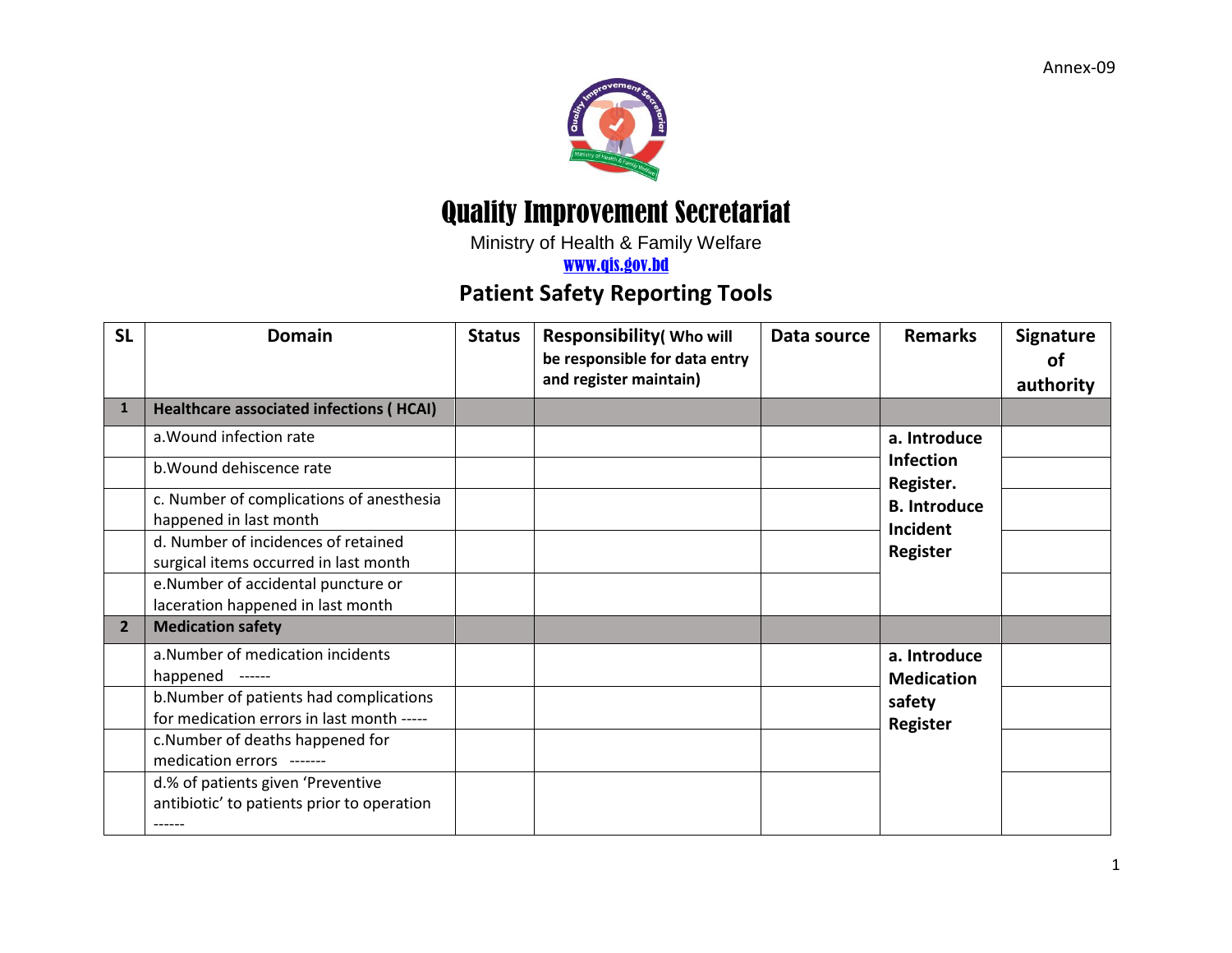## **Patient Safety Reporting Tools**

| <b>SL</b> | <b>Domain</b>                                                                                 | <b>Status</b> | Responsibility (Who will be<br>responsible for data entry<br>and register maintain) | <b>Data</b><br>source | <b>Remarks</b>                 | <b>Signature</b><br>of authority |
|-----------|-----------------------------------------------------------------------------------------------|---------------|-------------------------------------------------------------------------------------|-----------------------|--------------------------------|----------------------------------|
| 3         | <b>Blood and blood products</b>                                                               |               |                                                                                     |                       | a.Introduce                    |                                  |
|           | a. Number of transfusion reaction<br>happened in last month -------                           |               |                                                                                     |                       | <b>Transfusion</b><br>register |                                  |
|           | Number of incidences of giving<br>b.<br>wrong blood happened in last<br>month<br>--------     |               |                                                                                     |                       |                                |                                  |
| 4         | Preventing and managing pressure                                                              |               |                                                                                     |                       |                                |                                  |
|           | injuries                                                                                      |               |                                                                                     |                       |                                |                                  |
|           | a. Pressure ulcer rate                                                                        |               |                                                                                     |                       | a.Introduce<br>register        |                                  |
|           | Birth trauma rate<br>b.                                                                       |               |                                                                                     |                       |                                |                                  |
|           | c. Number of obstetric injury due to<br>vaginal delivery with instrument (<br>Forceps/Vacuum) |               |                                                                                     |                       |                                |                                  |
| 5         | Recognizing and responding to clinical<br>deterioration in acute health                       |               |                                                                                     |                       |                                |                                  |
|           | a.Number of shocks happened due to                                                            |               |                                                                                     |                       | a.Introduce                    |                                  |
|           | PPH/MI/Eclampsia/Diarrhoea                                                                    |               |                                                                                     |                       | register                       |                                  |
|           | b. Trainge is onboard accordingly                                                             |               |                                                                                     |                       |                                |                                  |
| 6         | Preventing fall associated harm                                                               |               |                                                                                     |                       |                                |                                  |
|           | a.Number of fall incidences happened in                                                       |               |                                                                                     |                       | a.Introduce                    |                                  |
|           | last month                                                                                    |               |                                                                                     |                       | register                       |                                  |
|           | b. Number of falls that leaded fractures                                                      |               |                                                                                     |                       |                                |                                  |